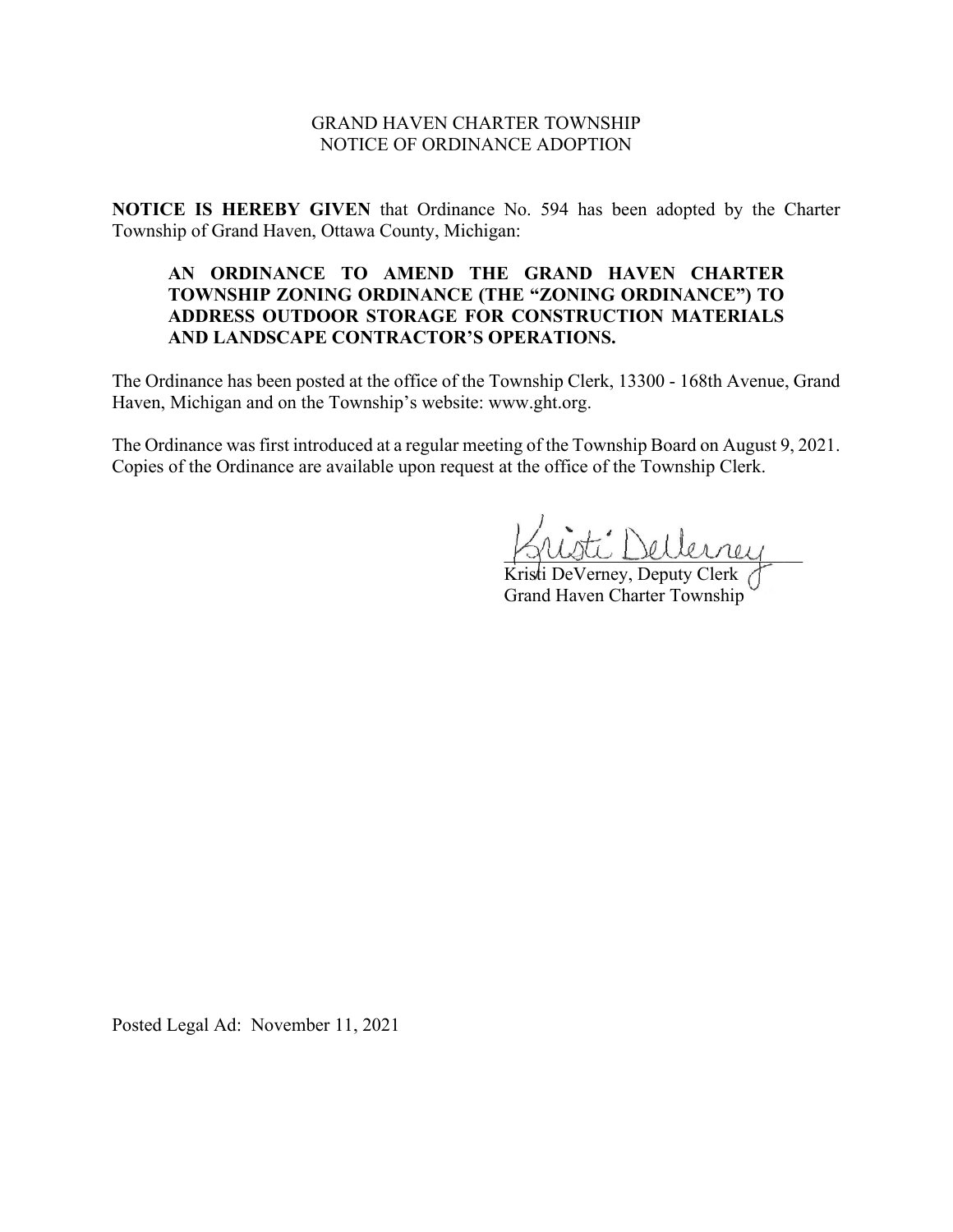### **ORDINANCE NO. 594**

#### ZONING TEXT AMENDMENT ORDINANCE

# **AN ORDINANCE TO AMEND THE GRAND HAVEN CHARTER TOWNSHIP ZONING ORDINANCE (THE "ZONING ORDINANCE") TO ADDRESS OUTDOOR STORAGE FOR CONSTRUCTION MATERIALS AND LANDSCAPE CONTRACTOR'S OPERATIONS.**

THE CHARTER TOWNSHIP OF GRAND HAVEN, COUNTY OF OTTAWA, AND STATE OF MICHIGAN, ORDAINS:

Section 1. Special Land Use – Outdoor Storage. Section 12.32.A of the Zoning Ordinance shall be restated in its entirety as follows.

Section 12.32.A Construction Material Storage and/or Landscape Contractor's Operation

- 1. All materials and equipment must be stored within an enclosed building or within an area completely enclosed by a sight obscuring fence at least eight (8) feet in height, lined with evergreen trees planted three feet on center. Materials may not be stacked or piled to be visible above the fence. Equipment (including vehicles) may only be visible above the fence if the equipment is greater than eight (8) feet tall and cannot be dis-assembled for storage. The Planning Commission has discretion to limit or waive any or all of the screening requirements if the lot has natural features that provide screening that is equal to or better than the above screening requirements, provided that conditions shall imposed to ensure the perpetual care, maintenance, and replacement of the natural screening, as necessary, in the same condition approved by the Planning Commission.
- 2. The area on which vehicles, materials, or equipment is stored must be kept in a clean, dust free condition. The area must be swept at least daily and as often as necessary to keep it free from dust and loose materials.
- 3. Materials shall be stored in a manner that prevents them from blowing outside the area in which they are stored.
- 4. A permanent main building of at least five hundred (500) square feet must be constructed on the property.
- 5. Storage areas shall be located in the rear yard of the lot. However, the Planning Commission may partially or entirely waive that requirement if the Planning Commission finds exceptional conditions or unique circumstances exist on the site whereby storage in alternative locations would be more compatible with adjoining properties or provide other benefits that would better achieve the intent and purposes of this ordinance.